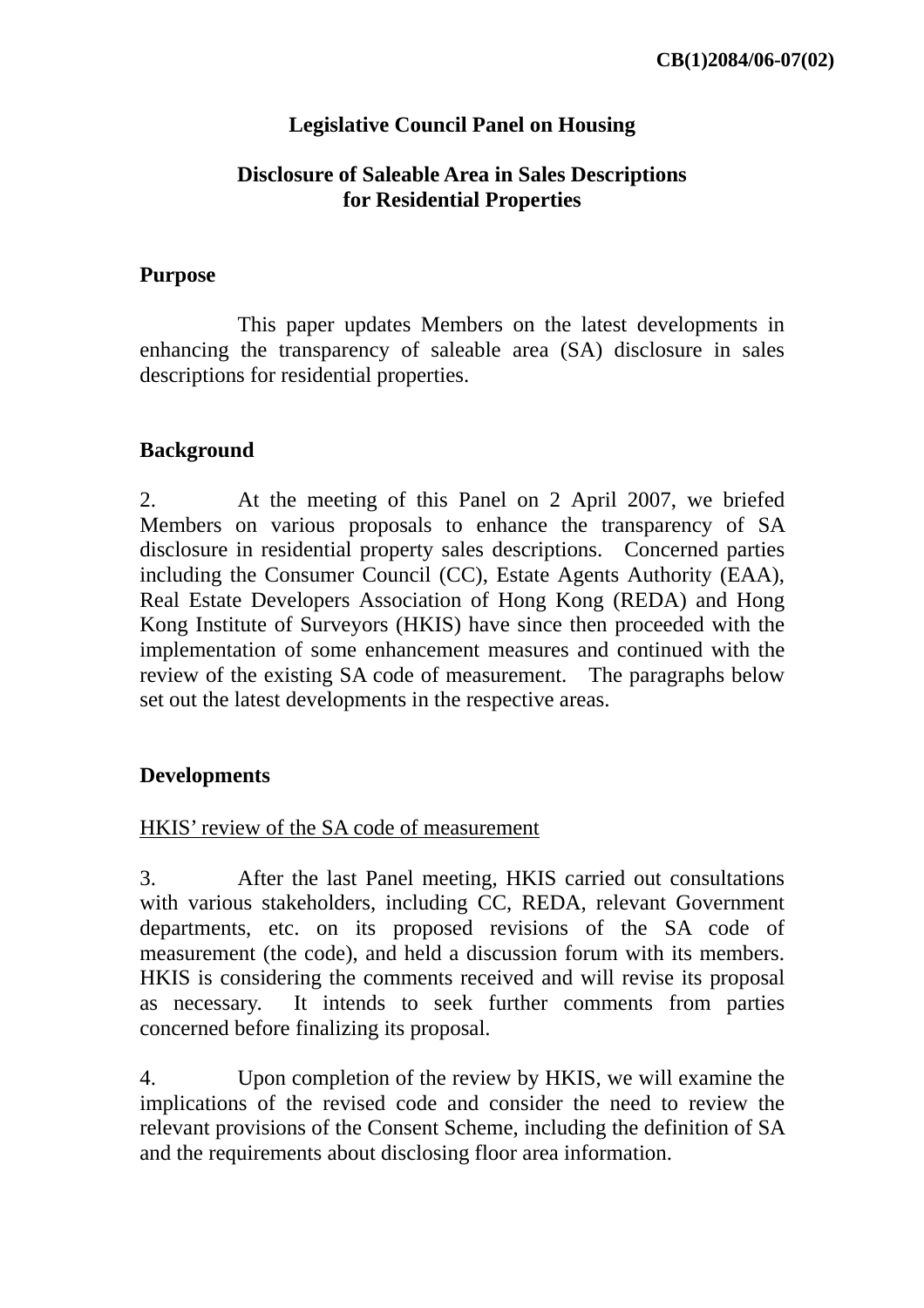# Improving the REDA guidelines

5. In order to increase buyers' awareness of SA information, we have urged REDA to include in its guidelines requirements to improve the presentation of SA in sales brochures and price lists. REDA has responded positively and asked its members to implement the following measures –

- (a) highlight information on SA in sales brochures eg. by using larger font size; and
- (b) disclose SA in price lists, including listing out separately the area of balcony, bay window, roof, flat roof, utility platform, etc.

We will monitor the operation of the new measures to make sure that the information required is provided in sales brochures and price lists.

6. In light of recent public concerns about floor height information, we have requested REDA to improve the clarity of floor height information disclosed in sales descriptions. We will further liaise with REDA to work out the possible improvement measures.

## Promoting consumer education

7. To cope with changing consumer expectations, we have worked with CC and EAA the necessary updates to the Notes to Purchasers of First-hand Residential Properties (the note). The revised note at **Annex** reminds prospective purchasers that they have to pay particular attention to the SA of the properties they intend to purchase. The revised note also promotes the channels of public comments or complaints by listing out the hotlines and fax numbers of CC, EAA, REDA and Transport and Housing Bureau.

## Enhancing regulation of estate agents

8. Estate agents also play an important part in enhancing buyers' understanding and awareness of floor area information. In this regard, EAA has maintained its surveillance efforts to ensure that estate agents provide prospective buyers with accurate information on floor area. It will take enforcement actions against estate agents for any professional misconduct, including misrepresentation of property size.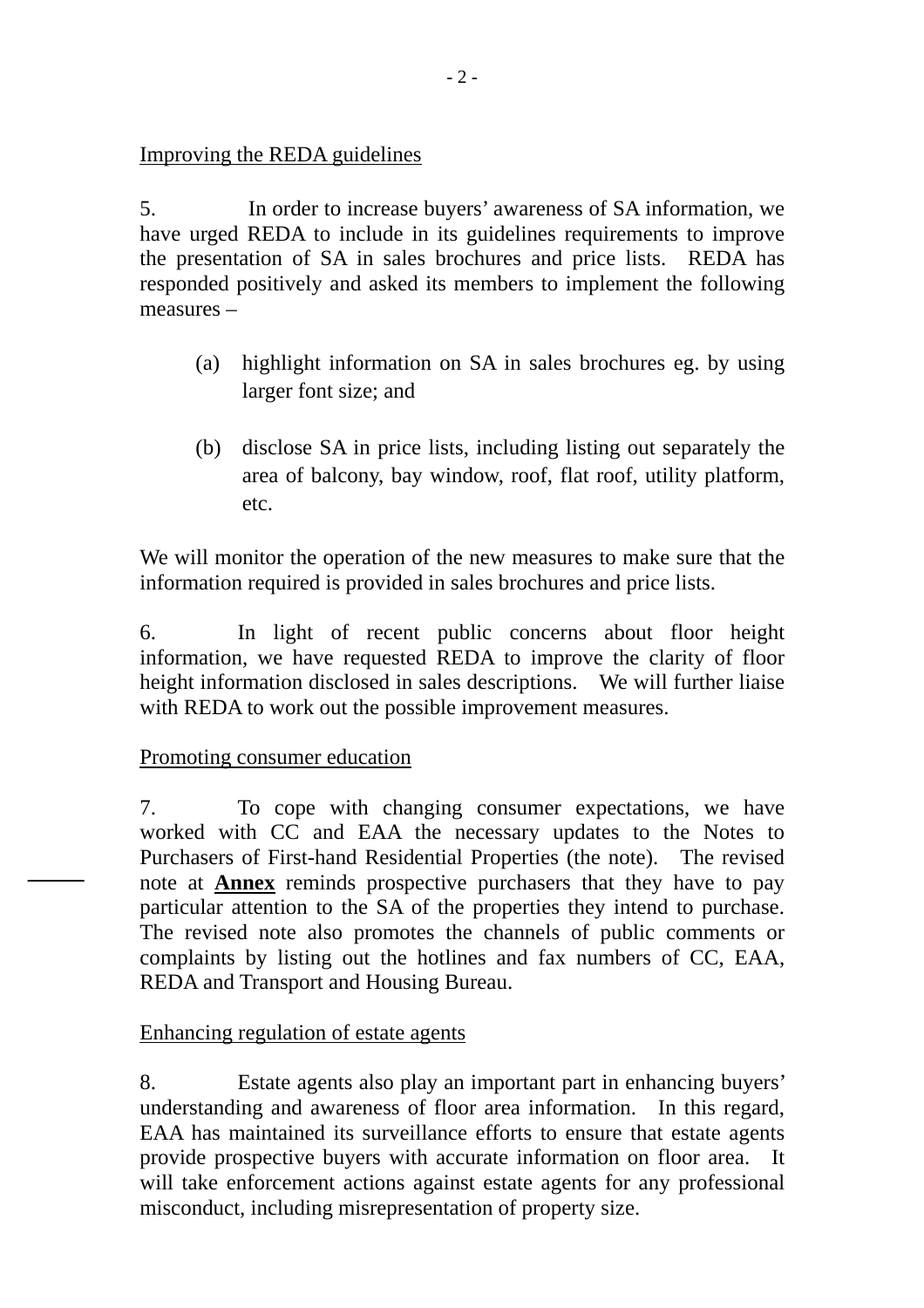# **Way Forward**

9. We will continue to monitor developers' disclosure of property information and consider the need for improvement measures in the light of public comments and the results of the review by HKIS of the SA code.

Transport and Housing Bureau July 2007